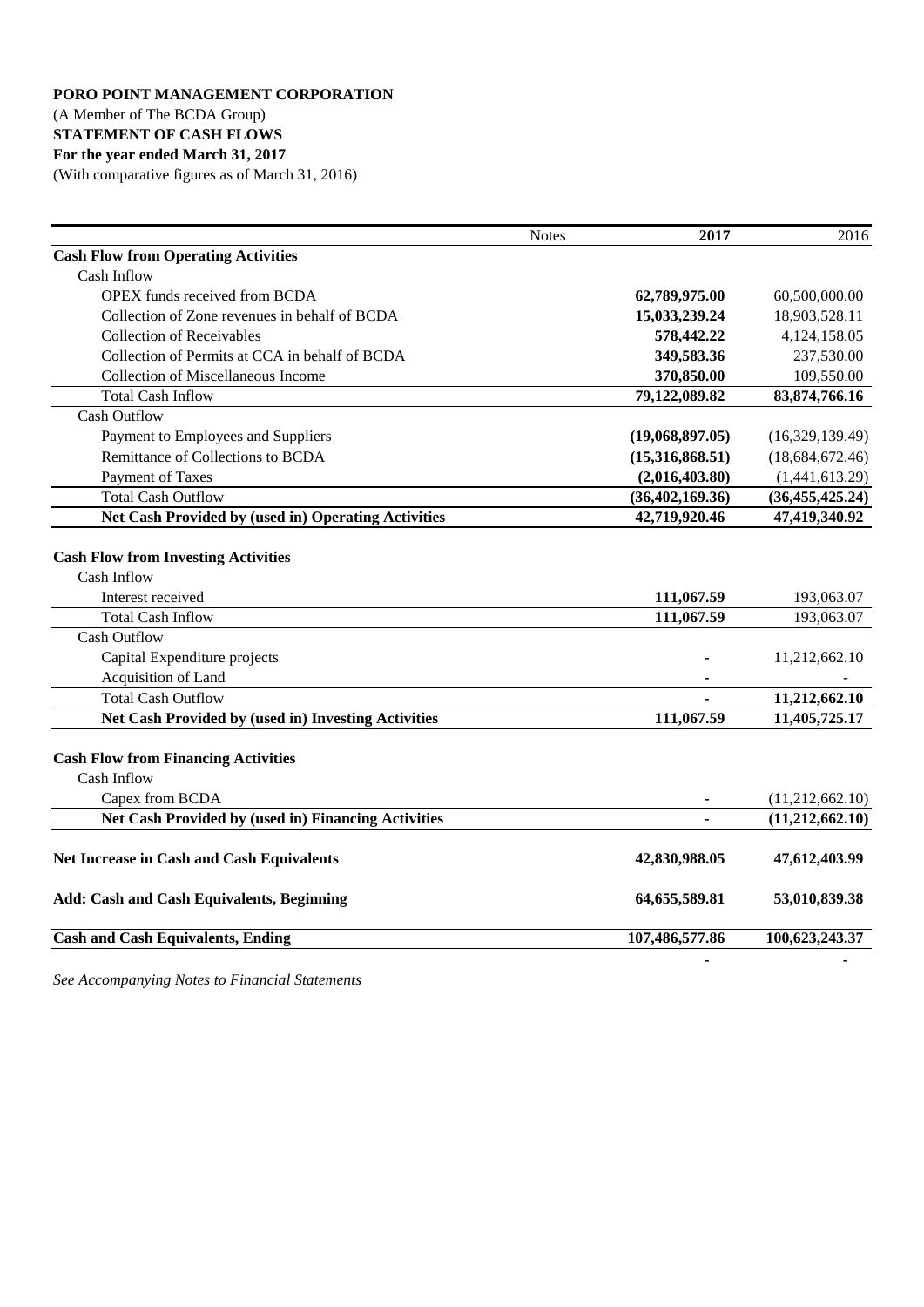#### (A Member of The BCDA Group)

### **STATEMENT OF CHANGES IN EQUITY**

#### **For the year ended June 30, 2017**

(With comparative figures as of June 30, 2016)

|                                     | <b>Notes</b> | 2017             | 2016             |
|-------------------------------------|--------------|------------------|------------------|
| <b>Capital Stock</b>                |              |                  |                  |
| Balance at Beginning of the Period  |              |                  |                  |
| Authorized, issued and fully paid   |              | 68, 143, 720. 23 | 68, 143, 720. 23 |
| 800,000 shares, P100.00 par value   |              |                  |                  |
| <b>Balance at End of the Period</b> |              | 68,143,720.23    | 68, 143, 720. 23 |
| <b>Equity in Joint Venture</b>      |              | 15,000,000.00    | 15,000,000.00    |
| <b>Retained Earnings</b>            | 30           |                  |                  |
| Balance at Beginning of the Period  |              | (411, 117.57)    | (9,447,772.20)   |
| Correction of prior year's errors   |              | (4,541,208.87)   | (2,067,339.65)   |
| As restated                         |              | (4,952,326.44)   | (11,515,111.85)  |
| Net Income (Loss)                   |              | 6,279,243.69     | 3,465,239.30     |
| <b>Balance at End of the Period</b> |              | 1,326,917.25     | (8,049,872.55)   |
| <b>TOTAL EQUITY</b>                 |              | 84,470,637.48    | 75,093,847.68    |
|                                     |              |                  |                  |

*See Accompanying Notes to Financial Statements*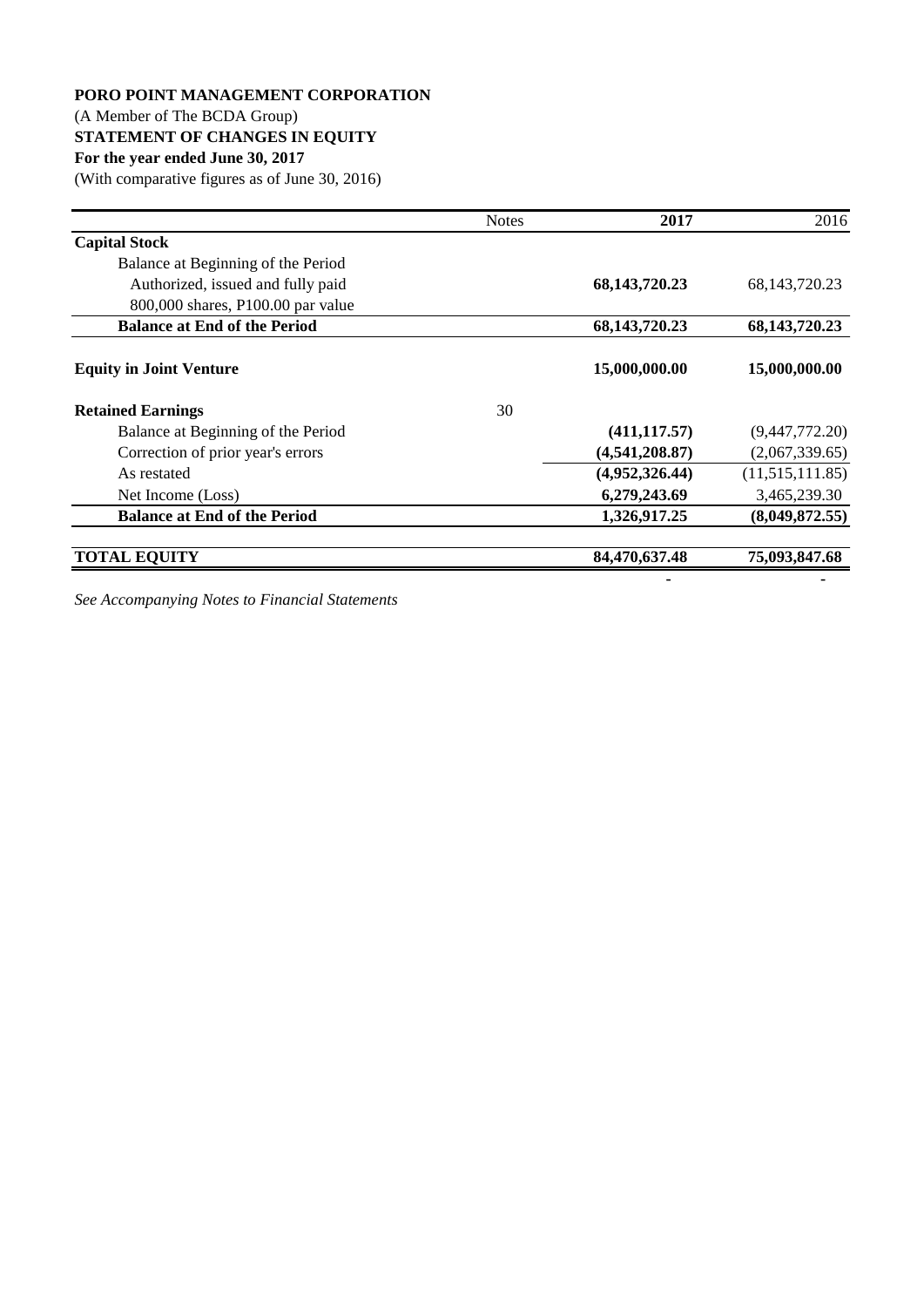### (A Member of The BCDA Group)

### **STATEMENT OF CASH FLOWS**

# **For the year ended September 30, 2017**

(With comparative figures as of September 30, 2016)

|                                                                                | <b>Notes</b> | 2017               | 2016               |
|--------------------------------------------------------------------------------|--------------|--------------------|--------------------|
| <b>Cash Flow from Operating Activities</b>                                     |              |                    |                    |
| Cash Inflow                                                                    |              |                    |                    |
| <b>OPEX</b> funds received from BCDA                                           |              | 62,789,975.00      | 60,500,000.00      |
| Collection of Zone revenues in behalf of BCDA                                  |              | 47,625,284.21      | 47,366,481.82      |
| <b>Collection of Receivables</b>                                               |              | 7,328,151.81       | 7,793,746.45       |
| Collection of Permits at CCA in behalf of BCDA                                 |              | 975,509.67         | 833,860.00         |
| <b>Collection of Miscellaneous Income</b>                                      |              | 917,539.11         | 583,400.00         |
| <b>Total Cash Inflow</b>                                                       |              | 119,636,459.80     | 117,077,488.27     |
| <b>Cash Outflow</b>                                                            |              |                    |                    |
| Payment to Employees and Suppliers                                             |              | (52, 488, 558.26)  | (49, 847, 144.93)  |
| Remittance of Collections to BCDA                                              |              | (48,595,061.98)    | (48, 122, 270.55)  |
| Payment of Taxes                                                               |              | (6,026,337.75)     | (4,570,368.85)     |
| <b>Total Cash Outflow</b>                                                      |              | (107, 109, 957.99) | (102, 539, 784.33) |
| Net Cash Provided by (used in) Operating Activities                            |              | 12,526,501.81      | 14,537,703.94      |
| <b>Cash Flow from Investing Activities</b><br>Cash Inflow<br>Interest received |              | 761,066.30         | 584,142.46         |
| <b>Total Cash Inflow</b>                                                       |              | 761,066.30         | 584,142.46         |
| <b>Cash Outflow</b>                                                            |              |                    |                    |
| Capital Expenditure projects                                                   |              | 5,263,200.64       | (16, 102, 623.86)  |
| Acquisition of Land                                                            |              |                    |                    |
| <b>Total Cash Outflow</b>                                                      |              | 5,263,200.64       | (16, 102, 623.86)  |
| <b>Net Cash Provided by (used in) Investing Activities</b>                     |              | 6,024,266.94       | (15,518,481.40)    |
| <b>Cash Flow from Financing Activities</b><br>Cash Inflow                      |              |                    |                    |
| Capex from BCDA                                                                |              | (5,466,420.88)     | 16, 142, 403. 85   |
| Net Cash Provided by (used in) Financing Activities                            |              | (5,466,420.88)     | 16,142,403.85      |
| Net Increase in Cash and Cash Equivalents                                      |              | 13,084,347.87      | 15,161,626.39      |
| <b>Add: Cash and Cash Equivalents, Beginning</b>                               |              | 64, 655, 589. 81   | 53,010,839.38      |
| <b>Cash and Cash Equivalents, Ending</b>                                       |              | 77,739,937.68      | 68, 172, 465. 77   |
|                                                                                |              |                    |                    |

*See Accompanying Notes to Financial Statements*